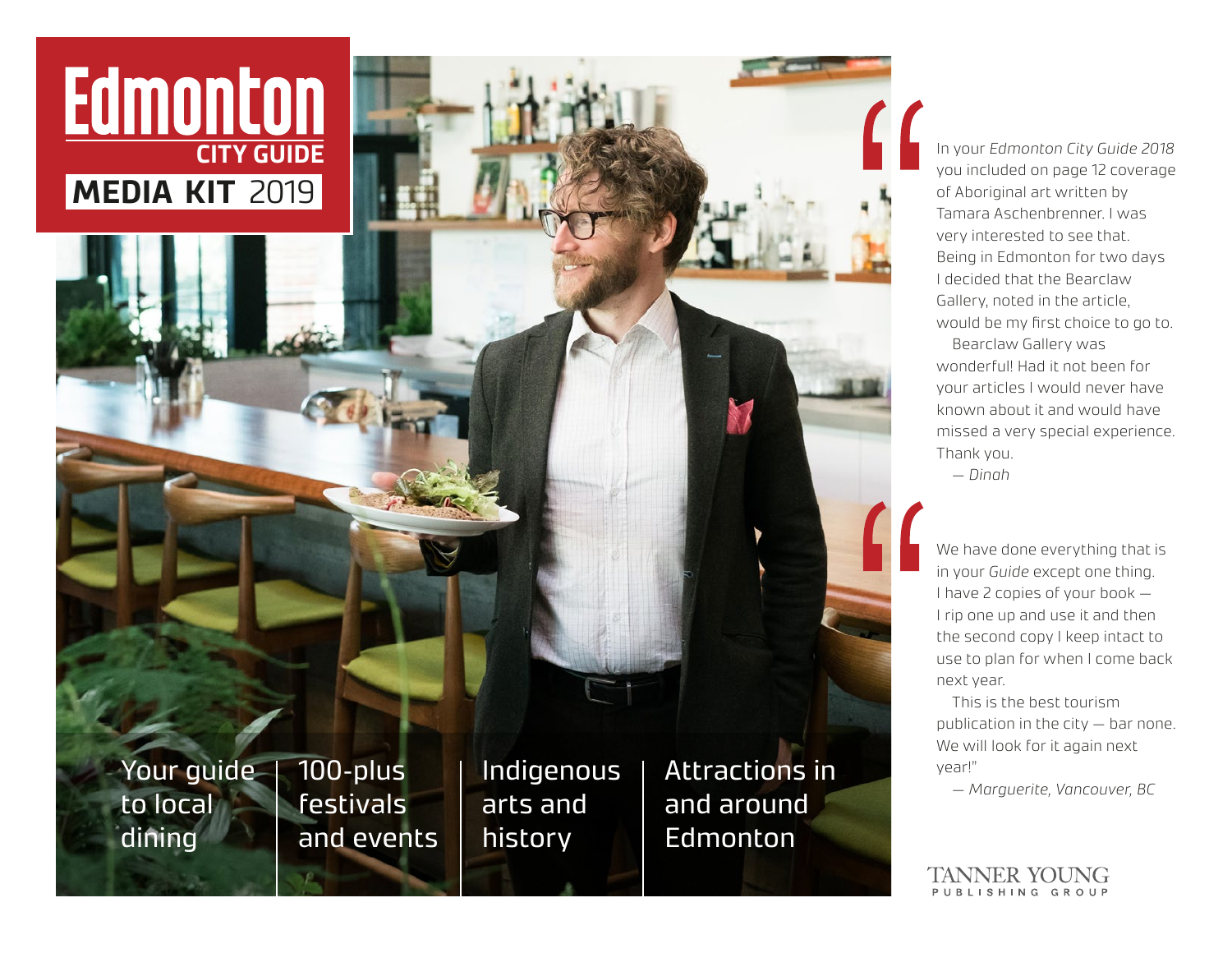# **A Visitor's Guide to the Capital City**

Since 1990, the *Edmonton City Guide* (formerly *The Edmonton Visitors Guide*) has been a respected and soughtafter guide to our City. It has provided a powerful venue for our advertisers to showcase their unique offerings to this valuable and lucrative travel and tourism market.

**Our distribution channels have been refined every year, giving our advertisers the comfort of knowing their message is being seen by The RIGHT People at the RIGHT Time.**



**The** *Edmonton City Guide* **is a convenient resource tool designed and written for travellers but also sought after by locals.** 

#### **Content includes:**

- Accommodations
- Arts & Culture
- 
- 
- 
- 
- 
- Attractions<br>• Dining<br>• Event Calendars<br>• First Nations<br>• Greater Edmonton<br>• History of Edmonton
- Neighbourhoods
- Nightlife Maps
- 
- Relocation
- 
- Shopping<br>• Sports & Recreation
- Transportation / Airport Information
- Visitor Information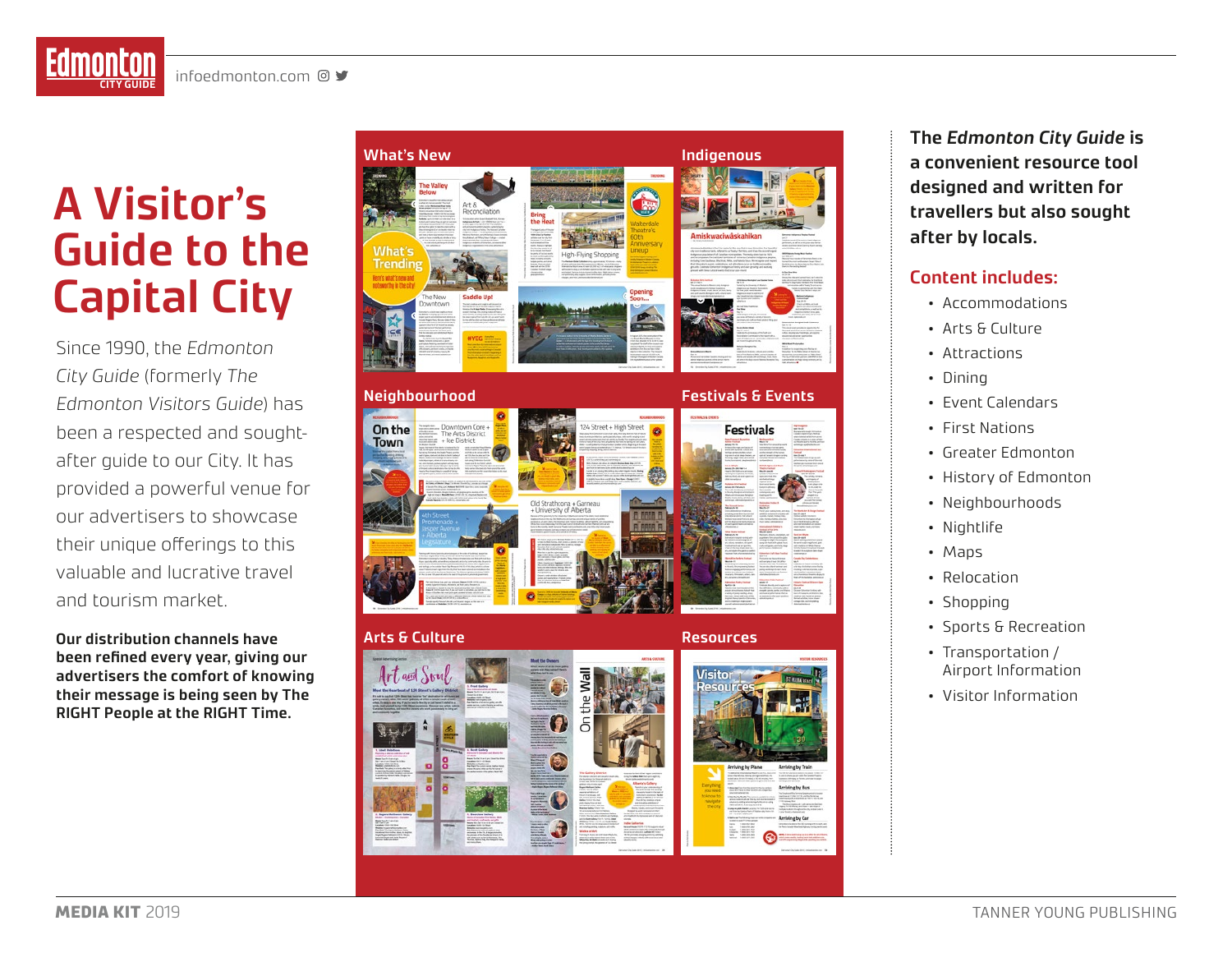## **Promote Your Business to Edmonton's Visitor Market**

Over **7.2 million** visitors spent over **\$1.8 billion** annually in Edmonton



**Sources:** TAMS, Canadian Travellers to Alberta Domestic Tourism in Edmonton and Area Tourism Region 2016

### **Distribution**

### **75,000 copies**

The *Edmonton City Guide* offers pre-destination and in-market distribution in over 400 locations. Primary distribution targets regional and In-Alberta markets.

- Select Edmonton & Area Hotels
- Select Retail & Shopping Centre Information Desks
- Edmonton International Airport Visitor Information Centre
- Shaw Conference Centre
- Edmonton City Hall
- Visitor Information Centres Throughout Alberta
- AMA Throughout Alberta
- Select AAA Offices in the USA
- Mailed to Meeting & Convention Organizers on Request

### 70% distributed<br>in Edmonton<br>and Alberta **in Edmonton**

links from your ad is available on **infoedmonton.com**

**10% SK**

**10 % USA**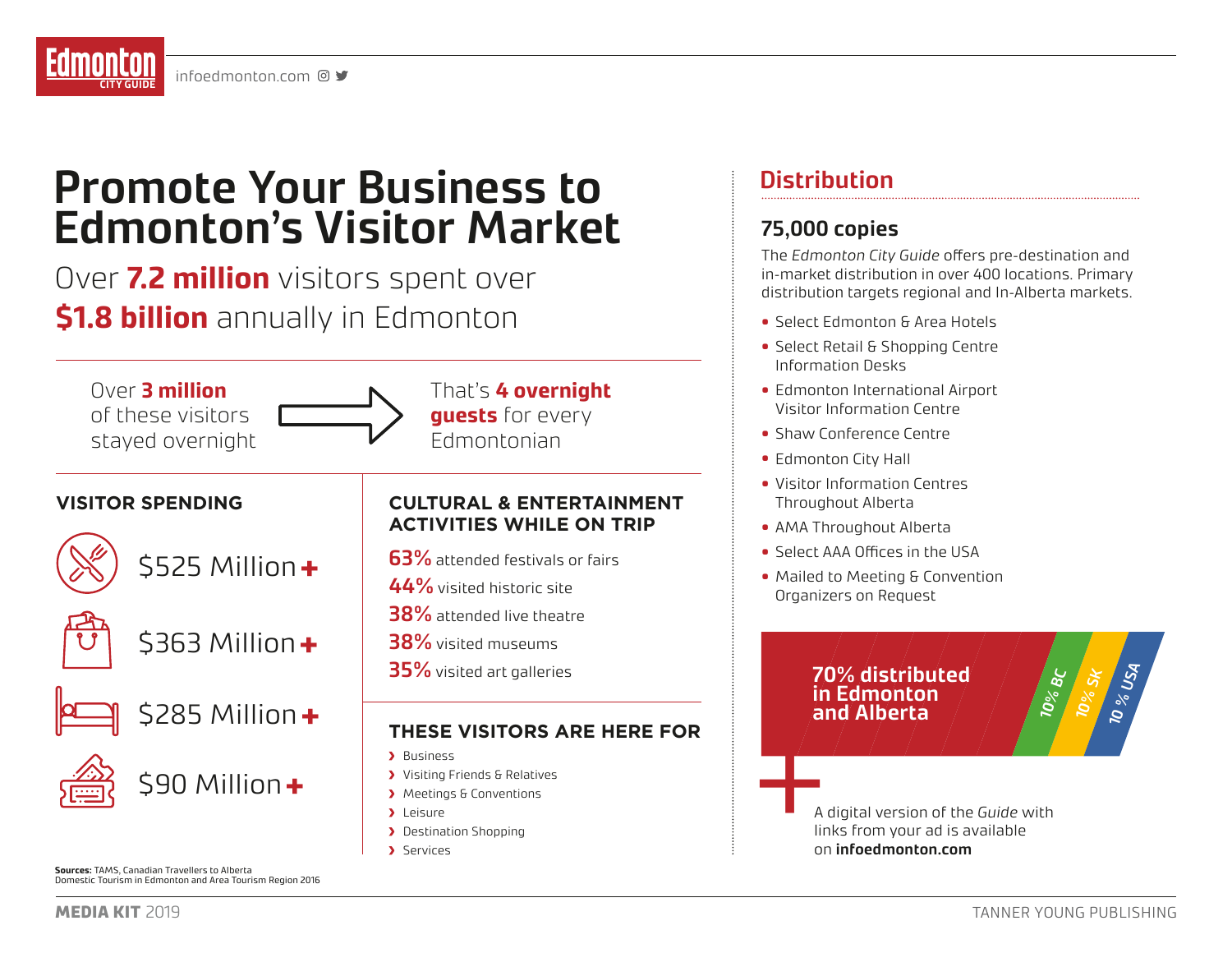#### **Rates**

| <b>DISPLAY ADS</b>        |                            |
|---------------------------|----------------------------|
| <b>Back Cover</b>         |                            |
| Inside Covers             |                            |
| Double Page Spread        |                            |
| <b>Full Page</b>          |                            |
| 2/3 Page Vertical Bleed   |                            |
| 2/3 Page Vertical         |                            |
| 1/2 Page Horizontal       | For rates, please          |
| 1/3 Page Vertical Bleed   | call 780-465-3362 or email |
| 1/3 Page Square           | sales@tanneryoung.com      |
| 1/4 Page Vertical         |                            |
| 1/6 Page Vertical         |                            |
| 1/8 Page Horizontal       |                            |
|                           |                            |
| <b>ACCOMMODATION GRID</b> |                            |
| Listing *                 |                            |

\* Included with 1/4 and 1/8 display ad

#### **Deadlines**

| <b>GUARANTEED</b><br><b>POSITION</b><br><b>RENEWAL</b> | <b>NEW</b><br><b>BOOKING</b> | <b>MATERIAL</b> | <b>STREET</b> |
|--------------------------------------------------------|------------------------------|-----------------|---------------|
| Dec 14, 2018                                           | <u>Jan 31, 2019.</u>         | Feb 8           | Mar 19        |

#### **Contacts**

**Sales** sales@tanneryoung.com **Publisher** Rob Tanner, rob@tanneryoung.com **Editor** Carmen D. Hrynchuk, editor@tanneryoung.com **Production** Cheryl Lindquist, traffic@tanneryoung.com **Customer Relations** Marie Tanner, marie@tanneryoung.com

#### **Tanner Young Publishing Group**

#1, 9301 50 Street, Edmonton, AB T6B 2L5 Canada 780-465-3362 | tanneryoung.com

#### **Print Ad Sizes**

| <b>Display Ad</b>        |                                                                           | Dimensions (width x depth) |  |
|--------------------------|---------------------------------------------------------------------------|----------------------------|--|
| Full Page Bleed          | 8.125" x 10.75" Trim<br>8.625" x 11.25" Bleed<br>7.125" x 9.75" Live Area |                            |  |
| Double Page Spread Bleed | 16.25" x 10.75" Trim<br>16.75" x 11.25" Bleed<br>15.25" x 9.75" Live Area |                            |  |
| 2/3 Page Vertical Bleed  | 5" x 10.75"<br>5.5" x 11.25" Bleed<br>4.5" x 9.75" Live Area              | Trim                       |  |
| 2/3 Page Vertical        | 4.625" x 9.875"                                                           |                            |  |
| 1/2 Page Horizontal      | 7.125" x 4.875"                                                           |                            |  |
| 1/3 Page Vertical Bleed  | 2.75" x 10.75"<br>3.25" x 11.25" Bleed<br>2.25" x 10.25" Live Area        | Trim                       |  |
| 1/3 Page Square          | $4.625" \times 4.875"$                                                    |                            |  |
| 1/4 Page Vertical        | 2.4375" x 4.875"                                                          |                            |  |
| 1/6 Page Vertical        | 2.25" x 4.875"                                                            |                            |  |
| 1/8 Page Horizontal      | 3.4375" x 2.375"                                                          |                            |  |





#### **Ad Policies**

- The publisher will not assume any responsibility for advertising reproductions that do not conform to the requirements listed below.
- Advertisers and/or advertising agencies assume full responsibility for all content of advertisements.
- All advertising is subject to acceptance by the publisher.
- The publisher reserves the

#### **Ad Requirements**

#### **Press Ready Files**

- Please build your ad to the exact size specified, with no excess white surrounding the image area.
- Ads intended to bleed should be built to the publication's Trim Size with images extending beyond that by an additional 1/4" on all sides. This can be done using the bleed settings in your software program. Keep all essential elements (text & logos) 1/2" inside the TRIM.
- Do not include crop marks.
- Press-ready files must be supplied in PDF/X-1a format to comply with industry standards.
- All files MUST be supplied in CMYK colour mode. Any non-process colours (i.e. RGB, Pantone) will be converted to CMYK. The publisher will not be responsible for any colour shifts that may result from this conversion.
- All fonts must be embedded.
- All images must be a minimum resolution of 300 dpi at 100% size.
- The combined ink density of CMYK colours should not exceed 300%.
- Do not apply trapping to PDF files.

right to add a keyline to fractional ads to differentiate them from editorial.

- Late receipt of ad materials or changes are subject to additional charges.
- The publisher owns all rights to advertisements and related media produced by the company. Advertiser purchases only space and one time use of artwork.
- SWOP certified hard-copy proofs such as EPSON or FUJI are required as a colour accurate guide for reproduction (PDF, tear sheets, colour laser or inkjet printer proofs are NOT acceptable for reference).
- Hard-copy proof must be generated from the same PDF file that is supplied for publishing.

#### **Supplied Material For Ad Design Services**

- Up to 1/4 page ads: image size minimum 6" x 4" at 300 dpi.
- Half-page and full-page ads: image size minimum 8" x 10" at 300 dpi.
- Text in digital format.

#### **Web Ready Files**

- Web optimized files (JPG, GIF, PNG), maximum file size 100 KB.
- Include 1 pixel border.

#### **Delivery Information**

- **• EMAIL** traffic@tanneryoung. com up to 10 MB
- **• HIGHTAIL** hightail.com/u/ Tanner-Young-Publishing-Group
- **• COURIER** Tanner Young Publishing Group #1, 9301 50 Street, Edmonton, AB T6B 2L5 Canada

**Proofs**